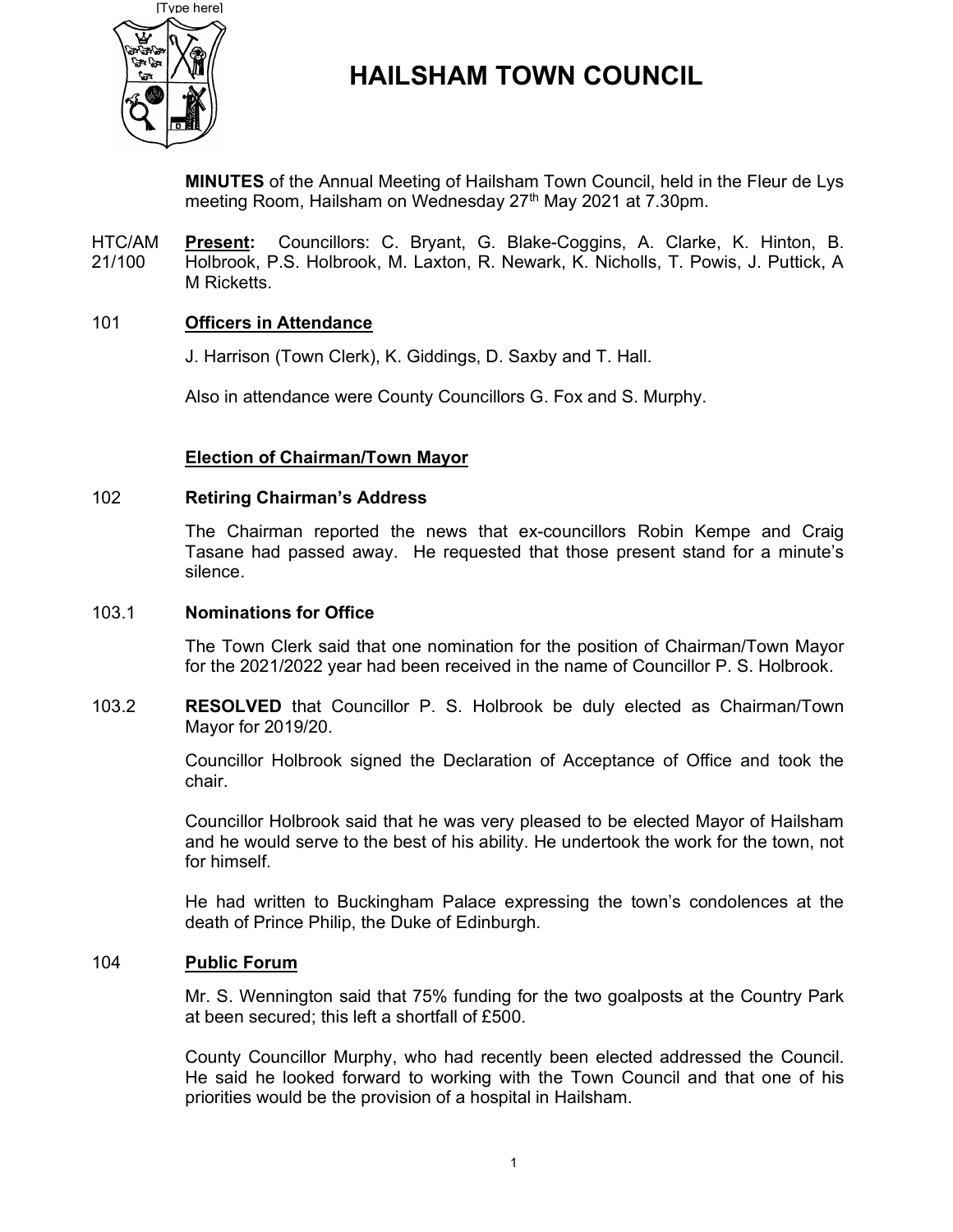[Type here]

#### 105 Apologies for Absence:

Apologies were received and accepted from Councillors Balsdon, Coltman, Granville, Grocock and O'Rawe.

#### 106 Declarations of Interest

None presented.

# Election of Vice Chairman/Deputy Town Mayor

107.1 The Town Clerk said that one nomination had been received for Vice-chairman of the Town Council in the ensuing year in the name of:

Councillor J Puttick.

107.2 RESOLVED that Councillor Puttick be duly elected as Vice Chairman/Deputy Town Mayor for 2021/22.

Councillor Puttick thanked councillors for electing him as Deputy Mayor.

#### 108 Council Meetings and Coronavirus Legislation

The Town Clerk outlined the options for future council and committee meetings. He recommended continuing with the scheme of delegation in the event that all legal restrictions on gatherings were not lifted on 21<sup>st</sup> June, of if there were future lockdowns.

RESOLVED, that in the event of future lockdowns, the scheme of delegation is reintroduced.

# Appointment of Standing Committee and Working Groups

- 109.1 RESOLVED that in accordance with Standing Order No. 5, the following Committees be appointed:
	- (a) Planning and Development Committee (b) Finance, Budget, Resources and Staffing Committee (c) Assets Management Committee (d) Communities Committee (e) Neighbourhood Plan Committee (f) Strategy Committee
- 109.2 RESOLVED that each committee is appointed proportionately according to political or other group membership, where possible.
- 109.3 RESOLVED that the following working groups be abolished:

Post Office Working Group and Hailsham Aspires; and that the Town Clerk writes to the Hellingly Parish Clerk asking if there is a need to maintain the Hellingly Liaison Working Group

# 110 Terms of Reference for Committees, Sub-Committees and Working Groups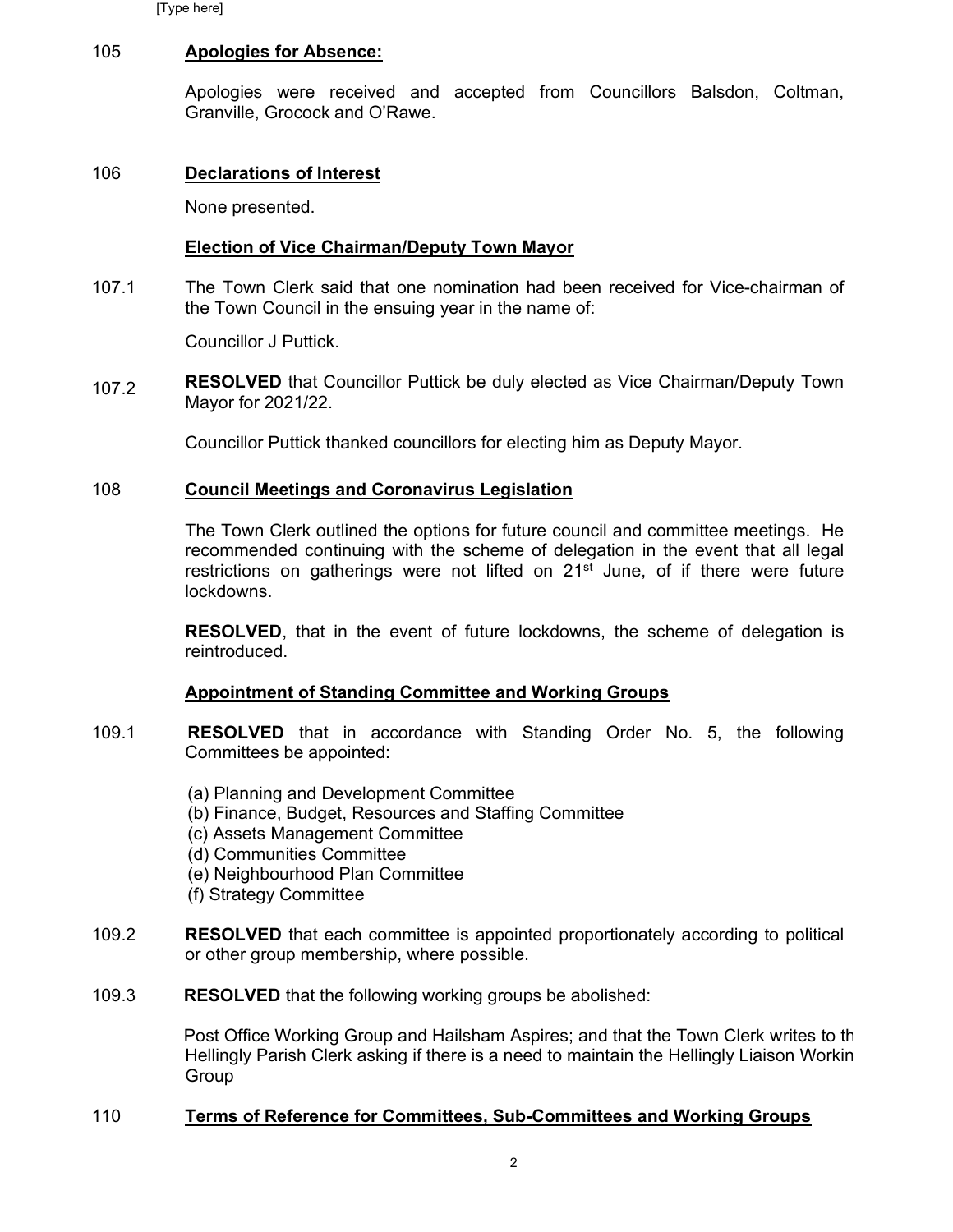RESOLVED to adopt the Terms of Reference for Committees, Sub-Committees and Working Groups, including:

The maximum number on each committee, sub-committee or working group, and

The purpose, remit and any delegated authorities for each committee, subcommittee or working group.

#### 111 Membership of Committees

RESOLVED that the numbers of councillors on each committee be flexible.

Planning and Development Committee Finance, Budget, Resources and Staffing Committee Assets Management Committee Communities Committee Neighbourhood Plan Committee Strategy Committee

(b) the allocation on each of the following:

(a) Planning and Development Committee

Councillors Cottingham, Puttick, O'Rawe, B Holbrook and P Holbrook and Ricketts

Substitutes: Councillors Granville, Powis, Laxton, Blake-Coggins, Clarke and Coltman.

(b) Finance, Budget, Resources and Staffing Committee

Councillors Granville, Powis, Hinton, Blake-Coggins, P Holbrook, Grocock, Laxton and Coltman.

Substitutes: Councillors Cottingham, O'Rawe, and Bryant, B Holbrook and Nicholls

(c) Assets Management Committee

Councillors Hinton, Laxton, P Holbrook, Grocock, Granville, Powis, Newark and Bryant.

Substitutes: Councillors Coltman, Cottingham, B Holbrook, O'Rawe and Puttick.

(d) Communities Committee

Councillors Ricketts, Bryant, Nicholls, Clarke, Blake-Coggins, O'Rawe, and Coltman.

Substitutes: Councillors Balsdon, Granville, B Holbrook, Puttick and Powis

(e) Neighbourhood Plan Committee

Councillors Balsdon, Nicholls, Cottingham, Hinton, Laxton, Puttick, P Holbrook and Coltman.

Substitutes: Councillors Clarke and B Holbrook.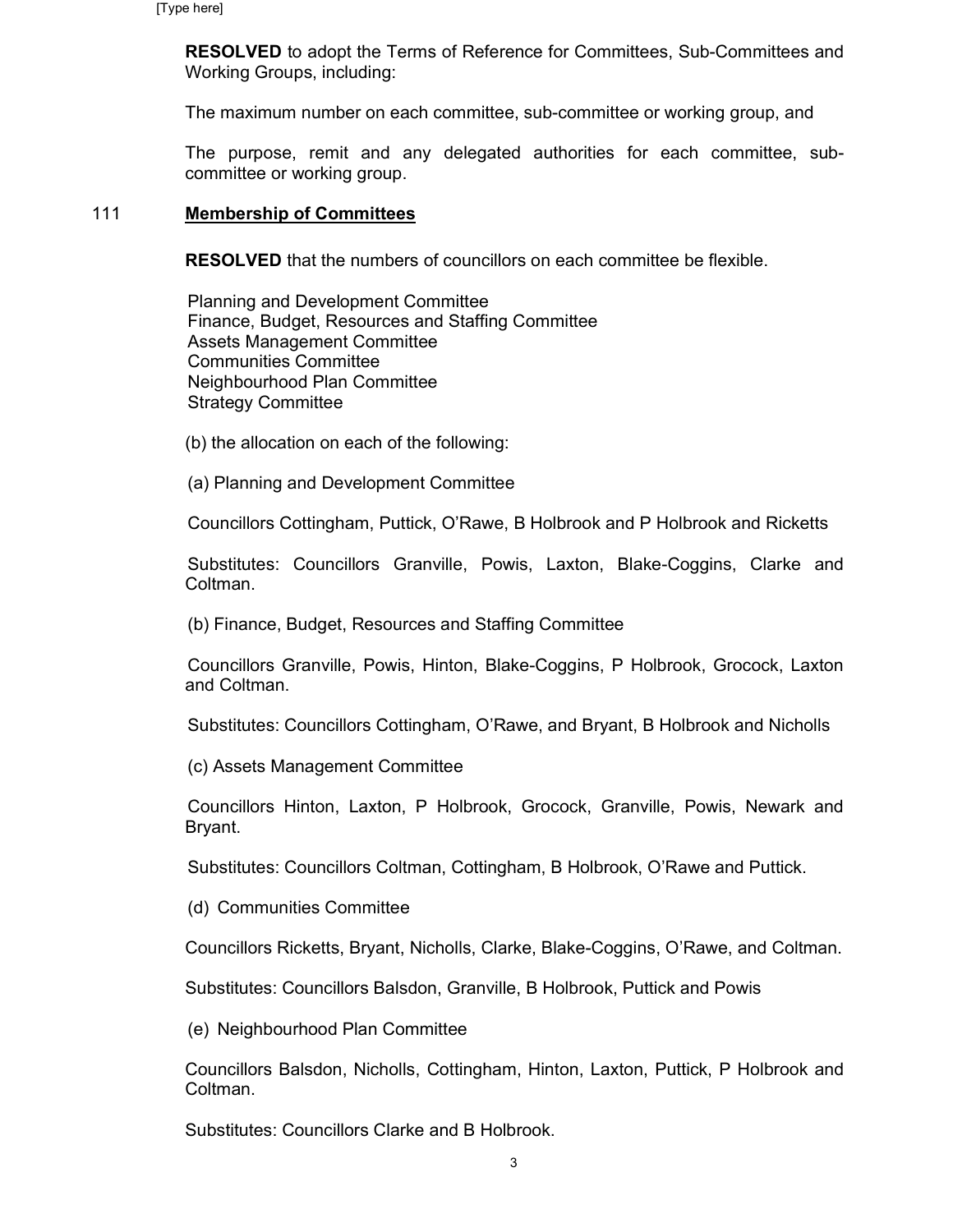# 112 Appointment of Chairmen of Standing Committees

RESOLVED that each committee appoint its Chairmen and Vice Chairmen at its first meeting.

# Representation to External Bodies

113.1 RESOLVED that the following members be appointed as Hailsham Town Council representatives to the following organisations:

> Wealden District Association of Local Councils – The Chairman and/or Vice Chairman of the Council.

> Hailsham Aspires – The Chairman and Deputy Town Clerk & Business Enterprise Manager.

Hailsham Active – The Chairman or Vice-Chairman of the Communities Committee.

Movement and Access Strategy for Hailsham & Hellingly (MASHH): The Chairman of the Council and Councillor Coltman.

Hailsham Forward Executive: Councillors Newark and Blake-Coggins.

Cuckmere Community Bus Stakeholder's Group: Councillor Powis.

Environment Hailsham Board: Councillor J Puttick.

Wealden & District Citizens Advice Bureau – Councillor Nicholls

113.2 RESOLVED that a report on the progress of the MASHH Committee be made to full council twice a year under confidential business.

# 114 Meeting Dates 2021/2022

RESOLVED to approve the schedule of meeting dates as circulated with the agenda.

#### Confirmation of Minutes

- 115.1 RESOLVED that the Minutes and Reports of the meeting of the Hailsham Town Council held on  $7<sup>th</sup>$  April 2021, be taken as read, confirmed as a correct record and signed by the Chairman.
- 115.2 RESOLVED that the Minutes and Reports of the meeting of Hailsham Town Council held on 24<sup>th</sup> March 2021 not be agreed at this stage and that councillors with concerns on the wording of the minutes contact the minute clerk.

# 116 Committee Recommendations to Council

RESOLVED to agree the recommendation from the Assets management Committee to pay £500 towards the cost of purchasing goalposts at the Hailsham Country Park.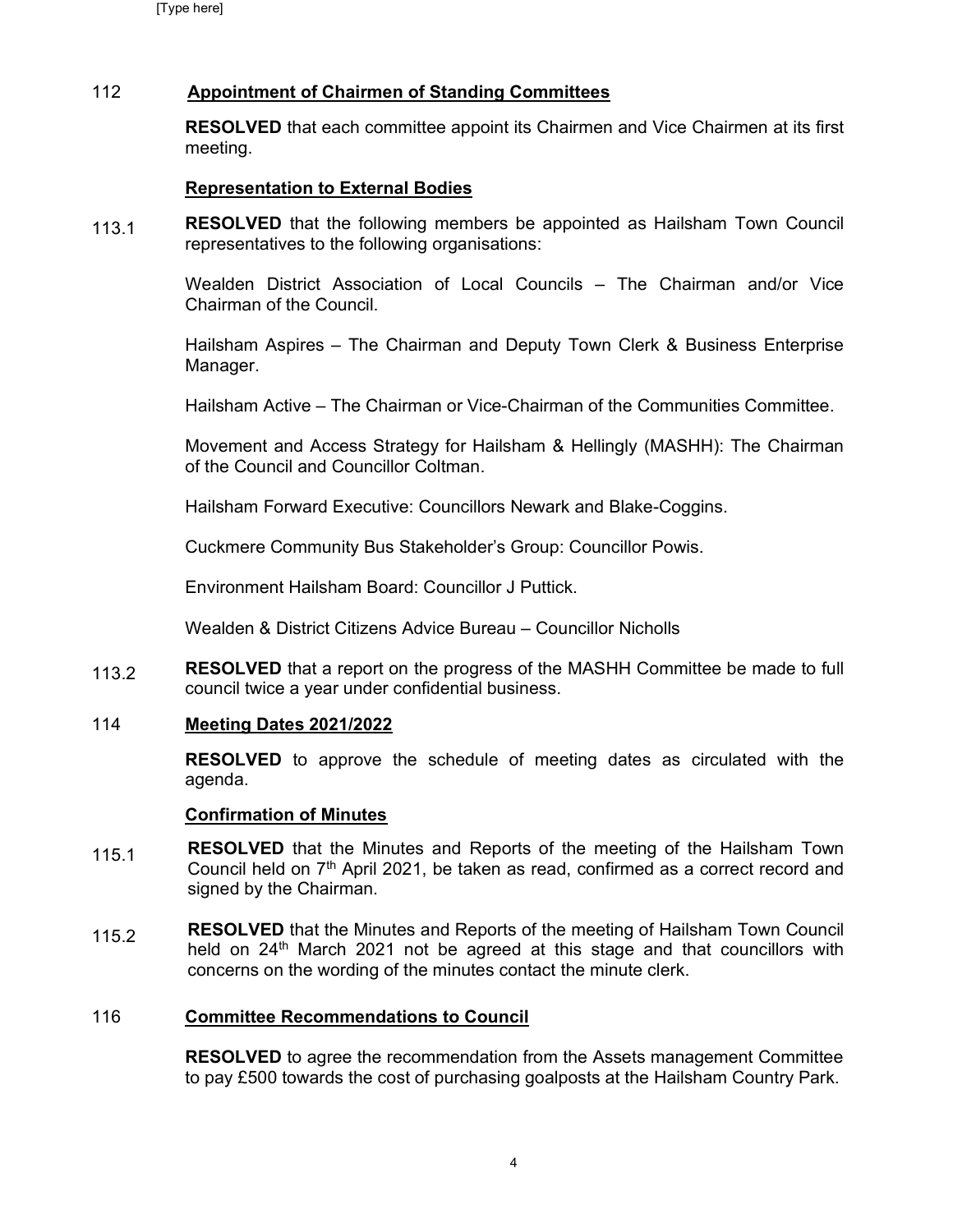### Annual Governance Statement

117 RESOLVED to note, approve and adopt section 1 of the un-audited Annual Return for 2020/21 and approve they be signed off by the Clerk/RFO and Chairman of the Council.

# End of Year Accounts and Audit 2020 – 2021

118 RESOLVED to note, approve and adopt the Annual Internal Audit report for 2020-21 for submission to the external auditors.

119 RESOLVED to note, approve and adopt the Statement of Accounts for year ending 31.03.21.

120 RESOLVED to approve they be signed off by the Responsible Finance Officer and the Chairman of the Council.

121 RESOLVED to note, approve and adopt Section 2 of the un-audited Annual Return for 2020/21 and approve they be signed off by the Town Clerk and the Chairman of the Council.

- 122 RESOLVED to note, approve and adopt the explanation of variances report for submission to the external auditors.
- 123 RESOLVED to note, approve the report in respect of the Fixed Asset Summary as at 31.03.21 as required by the external auditor.

#### General Power of Competence

124 RESOLVED that the Town Council continues to hold the 'General Power of Competence'.

#### Motion 178 – Application for Listing

125.1 The following motion was submitted to the Town Clerk which was proposed by Councillor Laxton and seconded by Councillor Coltman:

> That Hailsham Town Council makes an application to English Heritage that the wall that currently encloses the cattle and farmers' market site in Market Street be Listed.

An amendment was proposed and agreed to include the Toll House in the motion.

125.2 RESOLVED that Hailsham Town Council makes an application to English Heritage that the wall that currently encloses the cattle and farmers' market site in Market Street as well as the Toll House be Listed.

#### 126 Confidential Business

RESOLVED that the press and public are temporarily excluded during the discussion on the item (9) of the agenda as it concerns: The terms of tenders and proposals and counter proposals in negotiation for contracts:

(In accordance with the Council's Standing Orders No. 1E).